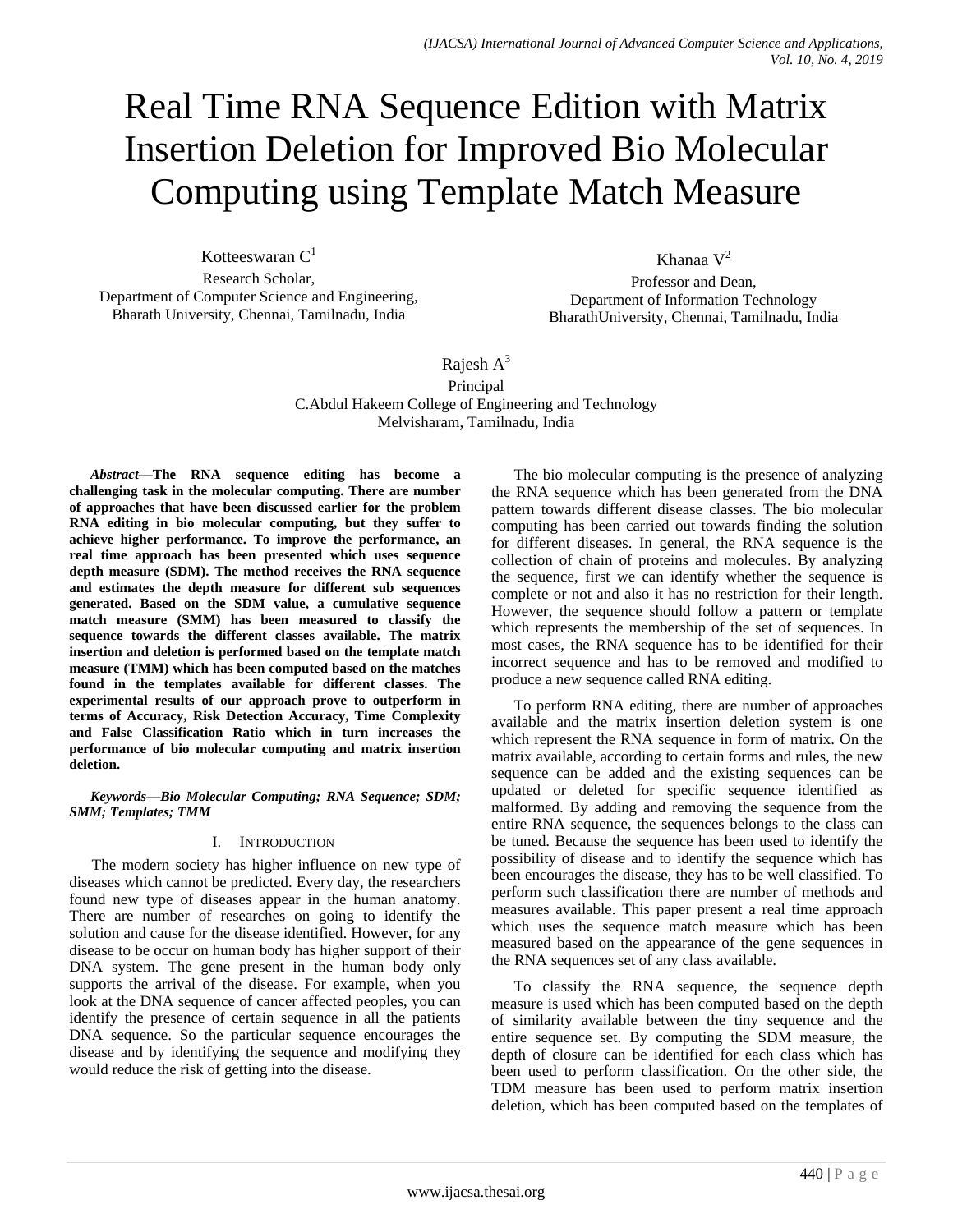sequences available for the class. The comprehensive explanation on our approach is presented in Section III.

## II. RELATED WORKS

Variety of methods are available for the classification and editing of RNA sequences. This section discusses various techniques that are specifically related to the problem of RNA editing.

The vital measure of insertion deletion system that are widely used in the literature are ambiguity and complexity measures [1], Typically, we outline the many stages of ambiguity  $(i=0,1,2,3,4,5)$  for insertion-deletion systems. Then, we attempt to exemplify that there are characteristically i-ambiguous insertion-deletion languages which are junambiguous for the various mishmashes  $(i, j) \in \{(5, 4), (4, 2),$  $(3,1), (3,2), (2,1), (0,1)$ . Further, we prove an important result that the ambiguity problem of insertion-deletion system is undecidable. Finally, we define three new complexity measures TLength − Con, TLength − Ins, TLength − Del for insertion-deletion systems and analyze the trade-off between the newly defined ambiguity levels and complexity measures.

On minimal context-free insertion-deletion systems [2], examine the type of context-free insertion-deletion systems. We know that such systems are common if the size of the inserted/deleted string is minimum three. We indicate that if this size is constrained to two, then the acquired systems are not common. We illustrate the acquired class and we bring together a new complexity measure for insertion-deletion systems which allows a well enlightenment of the acquired results.

Working with cells and atoms, an outline to Quantum [3], tends toward formal models of computability, we shall avoid over much "real" information to do with physics and biochemistry. The common approach we approve is to look to reality (whatever this means; passively, but safely, for us reality is what we can find in books and call such) in search of data supports (hence data structures) and operations on these data structures. With these constituents we can state a process (in the form of an arrangement of moves among configurations describing states of a system) which, provided that an input and an output can be linked with it, is considered a computation. The complete machinery is customized as a computing system.

Structured RNA rephrasing: Modeling RNA editing with guided insertion [4], study a model of string rephrasing based on the refined RNA editing mechanism found in trypanosome kinetoplasts. We establish simple properties of three main alternatives of this model which we indicate to form a strict order in terms of dramatic power. We also present a method and software for simulating real biological RNA editing via this model and apply the theoretical results to suggest real biological constraints on this process.

Grammatical methods in computer vision: An overview [5], examine several approaches and applications that have used grammars for solving inference problems in computer vision and pattern recognition. Grammars have been valuable since they are automatically easy to understand, and have precise sophisticated illustrations. Their ability to model semantic interpretations of patterns, both spatial and sequential, have ready them extremely popular in the research community. In this paper, we attempt to give an overview of what syntactic methods exist in the literature, and how they have been used as tools for pattern modeling and recognition. We also define numerous real-world applications, which have used them with great success.

Movement modeling and recognition using finite state machines [6], propose a state-based approach to movement learning and recognition. Using spatial grouping and temporal alignment, each movement is defined to be an ordered sequence of states in spatial-temporal space. The 2D image positions of the centers of the head and both hands of the user are used as features; these are located by a color-based tracking method. From training data of a given movement, we first learn the spatial information and then group the data into fragments that are automatically aligned temporally. The temporal information is further integrated to build a finite state machine (FSM) recognizer. Each movement has a FSM corresponding to it. The computational efficiency of the FSM recognizers allows us to achieve real-time on-line performance. We apply this method to construct an experimental system that plays a game of "Simon Says" with the user.

An Minimum Description Length (MDL) method to learning activity grammars [7], recommend a new technique for finding the best subset of non-noise terminal symbols and acquiring the best activity grammar. Our method uses the MDL principle, to evaluate the trade-offs between model complexity and data fit, to compute the difference between the results of each terminal subset. The assessment results are then used to find a class of candidate terminal subsets and grammars that remove the noise and allow the discovery of the basic structure of an activity. In this paper, we present the validity of our proposed method based on experimentations with artificial data.

Recognition of multiple human activities through contextfree grammar based representation [8], describes a general approach for automated recognition of complex human activities. The approach uses a context-free grammar (CFG) based representation scheme to exemplify complex actions and interactions. The CFG-based representation enables us to formally define complex human activities based on simple actions or movements. Human actions are categorized into three types: atomic action, composite action, and interaction. Our system is not only able to represent complex human activities formally, but also able to identify represented actions and interactions with high accuracy. Image sequences are processed to extract poses and movements. Based on movements, the system detects actions and interactions occurring in a sequence of image frames. Our results show that the system is able to represent complex actions and interactions naturally. The system was tested to represent and identify eight types of interactions: approach, depart, point, shake-hands, hug, punch, kick, and push.

Identification of visual activities and interactions by stochastic parsing [9], describes a probabilistic syntactic approach to the detection and recognition of temporally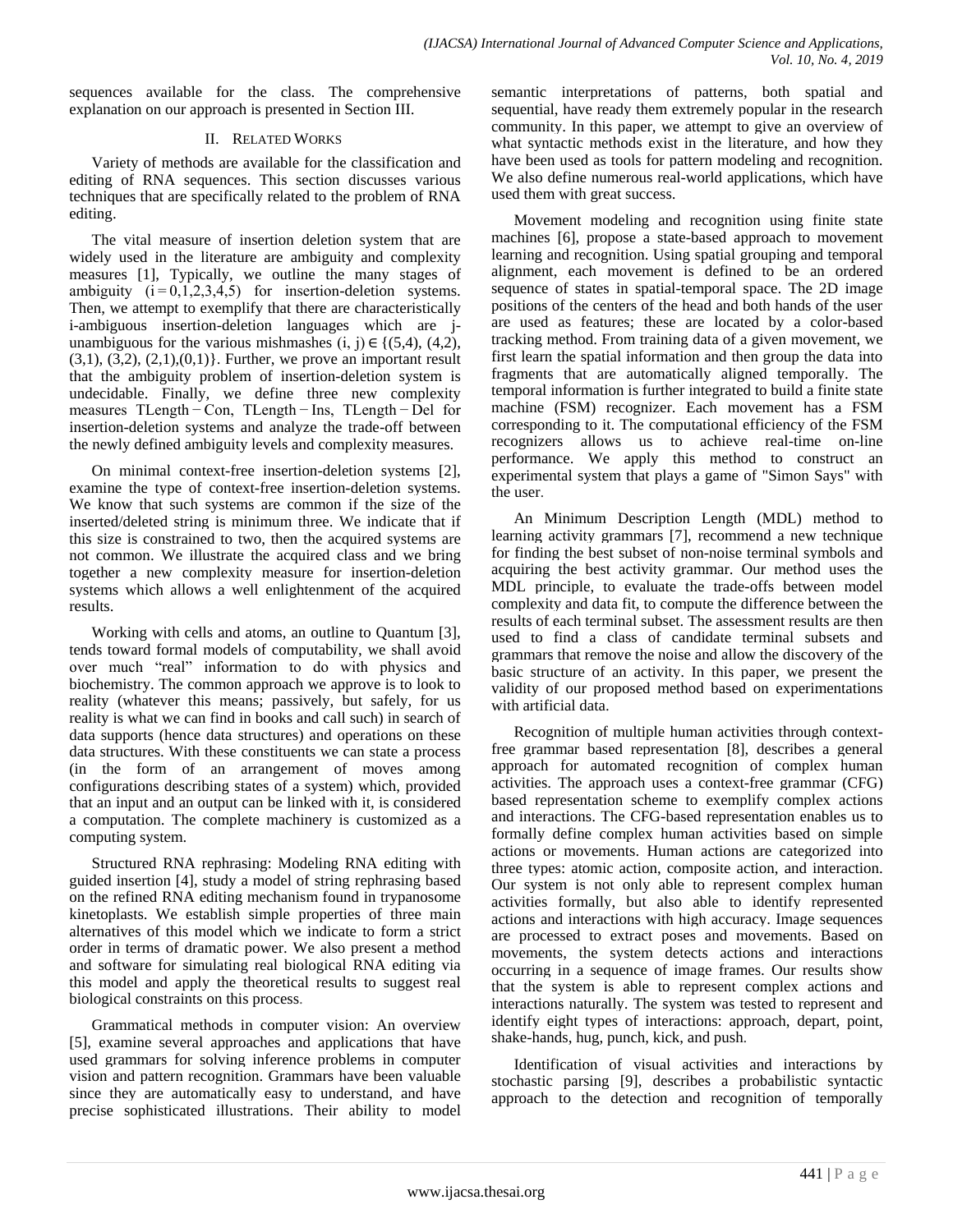extended activities and interactions between multiple agents. The basic idea is to divide the identification problem into two levels. The lower level detections are performed using standard independent probabilistic event detectors to propose candidate detections of low-level features. The outputs of these detectors provide the input stream for a stochastic context-free grammar parsing mechanism. The grammar and parser provide longer range temporal constraints, disambiguate uncertain low-level detections, and allow the inclusion of a priori knowledge about the structure of sequential events in a given domain.

Homologous recombination by RecBCD and RecF pathways [10], a more immediate function of homologous recombination has been accepted: namely, it is a tool for the maintenance of chromosomal integrity that acts to repair DNA lesions, both doublestrand DNA breaks and single-strand DNA gaps, produced during the sequence of DNA replication. The familiar connection between the processes of replication and recombination was initially appreciated in the life cycle of bacteriophage T4(56) and then later accepted as an important determinant of viability in bacteria (39,45). In T4 phage, recombination is linked to replication to generate a high yield of phage DNA; in Escherichia coli, recombination is linked to replication to allow its completion when interrupted by DNA damage, and also to initiate DNA reproduction in the nonexistence of origin function.

A fundamental part for SSB in Escherichia coli RecQ DNA helicase function [11], use an similarity refinement scheme to recognize three heterologous proteins that associate with Escherichia coli RecQ: SSB (single-stranded DNAbinding protein), exonuclease I, and RecJ exonuclease. The RecQ-SSB interaction is direct and is intervened by the RecQ winged helix subdomain and the C terminus of SSB. Interaction with SSB has significant well-designed consequences for RecQ. SSB stimulates RecQ-mediated DNA unwinding, whereas deletion of the C-terminal RecQ-binding site from SSB produces a variant that blocks RecQ DNA binding and unwinding activities, suggesting that RecQ identifies both the SSB C terminus and DNA in SSB.DNA nucleoprotein complexes.

All the above discussed methods suffer to produce efficient results on classification and produces poor accuracy.

## III. TMM BASED REAL TIME RNA EDITING SCHEME

The proposed TMM based RNA editing scheme receives the input RNA sequence and generates number of gene sequence tuples from the RNA sequence given. For each sequence tuple generated, the method estimates the sequence depth measure within a class of RNA sequence. Finally a cumulative SMM measure has been assessed to classify the class of RNA sequence given. Second, the method estimates the TMM measure towards each gene tuple generated within the class identified and based on that the method performs the matrix addition and deletion operations. The detailed approach is discussed below:

Fig. 1 shows the architecture of the proposed SDM based matrix insertion deletion system and shows various components in detail.



Fig. 1. Architecture of Proposed SDM based Matrix Insertion Deletion System.

#### *A. Gene Tuple Generation:*

The RNA sequences are varying in their length and they have no restriction for their size. The input RNA sequence has been read and the entire sequence has been split into number of tiny sequences. The sequences are generated in different length and from different position of the RNA string. The number of position considered is depending on the size of the string available. For each length available, the method generates all possible strings from the RNA sequence. The generated strings are added to the tuple set which has been used to estimate various measures.

## **Algorithm 1:**

```
Input: RNA sequence S
Output: Tuple set Ts.
Start
    Read Rna sequence S.
   Compute overall length l = size(S)Initialize minimum length ml = 2.
    Initialize starting index si=1
    For each ml
Generate tuple Ts = \int_{i-s_i}^{1} \sum si
     End
```
Stop

The above algorithm produces the tuple set from the input RNA sequence and has been used estimate different measures.

## *B. SMM Estimation*

In this stage, the tuple set generated in the previous stage has been read. Using the tuple set and the RNA sequence set of different classes, the method estimates the SMM value. First, the method estimates the Sequence Depth measure (SDM) for each tuple available in the tuple set towards the sequence set of RNA. It has been measured based on the number of matches and appearances found in each sequence of the class. Finally, a sequence match measure (SMM) has been computed for the class based on the values of SDM of all tuples in the tuple set. Estimated SMM value has been used to perform classification.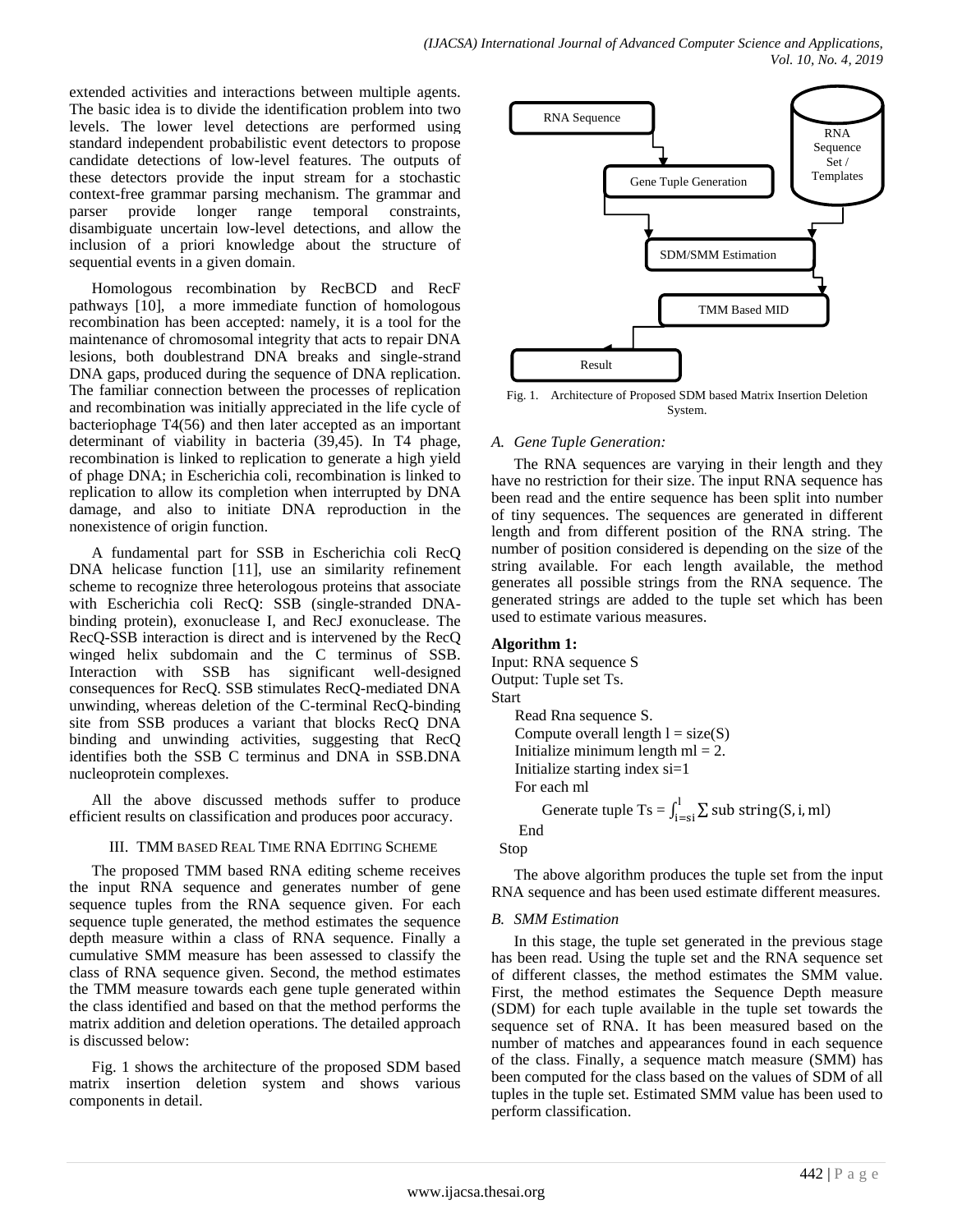#### **Algorithm 2:** Input: Tuple set Ts, RNA set Rs Output: SMM **Start** Read Ts, Rs. For each Ti from Ts Compute number of entries in each sequence Ne =  $\sum_{i=1}^{size(Rs)}\sum$  Occurrence(Ti ∈ R i Compute number of matches in overall set  $Nm = \sum_{i=1}^{size(Rs)} \sum RS(i) \in T$ i  $N\boldsymbol{e}$  $\sqrt{N}m$ Compute SDM  $=\frac{1}{m}$  $\times$  -End Compute SMM =  $\frac{\sum S}{Number~of~se}$

Stop

The above algorithm calculates the sequence match ratio for the period being considered and based on the sequence set of the period it has been estimated.

#### *C. TMM Based MID*

In this period, first the technique receives the RNA arrangement given. Using the RNA arrangement, the method generates the gene sequences as tuple set. Generated tuple set has been used to estimate the Sequence support ratio for different classes. Based on the arrangement support measure, the method selects a single class. For the selected class, the method estimates the TDM measure with the templates of strings available. Based on the TDM value, the method performs matrix insertion deletion.

#### **Algorithm 3:**

Input : RNA sequence R, Template set T, Matrix M, Tuple set Ts. Output: Matrix M Start

Read R, T, M. Tuple set Ts =Generate gene sequence (R ) For each class c  $SSM = Compute SSM(Ts, C)$ 

End

Class  $c =$  Choose class with higher SSM.

For each tuple Tk from Ts

- For each template Ti from T
- Compute Number of Total match Ntm =  $\sum_{i=1}^{size(1)} \sum T$
- Compute number of partial match Npm =  $\sum_{i=1}^{size(1)} \sum T$ Compute TMM = Ntm×Npm

End

If TMM>Th then Sequence set  $ss =$ Generate possible sequences with Tuple Tk. Matrix  $M = \sum$  (sequences  $\in M$ ) ∪ ss Else Matrix  $M = \sum$  (sequences  $\in M$ )  $\cap$  ss End End

Stop

The above discussed algorithm estimates TMM measure for different template and based on the value the matrix insertion and deletion is performed.

#### IV. RESULTS AND DISCUSSION

The proposed TDM based real time matrix insertion and deletion scheme has been implemented and evaluated for its performance. The method has been simulation using Matlab by considering the RNA data set with number of classes. The proposed method has improved the performance of matrix insertion and deletion to support the bio molecular computing. The method has produced the following results. The evaluation has been performed using various RNA data set and gene sequence set.

The accuracy on insertion deletion has been evaluated with different methods and presented in Fig. 2. The results show that the suggested method has generated greater precision than other approaches.

The risk detection accuracy has been evaluated and presented in Fig. 3. The comparative result illustrates that the suggested method has generated greater outcomes on risk detection accuracy.